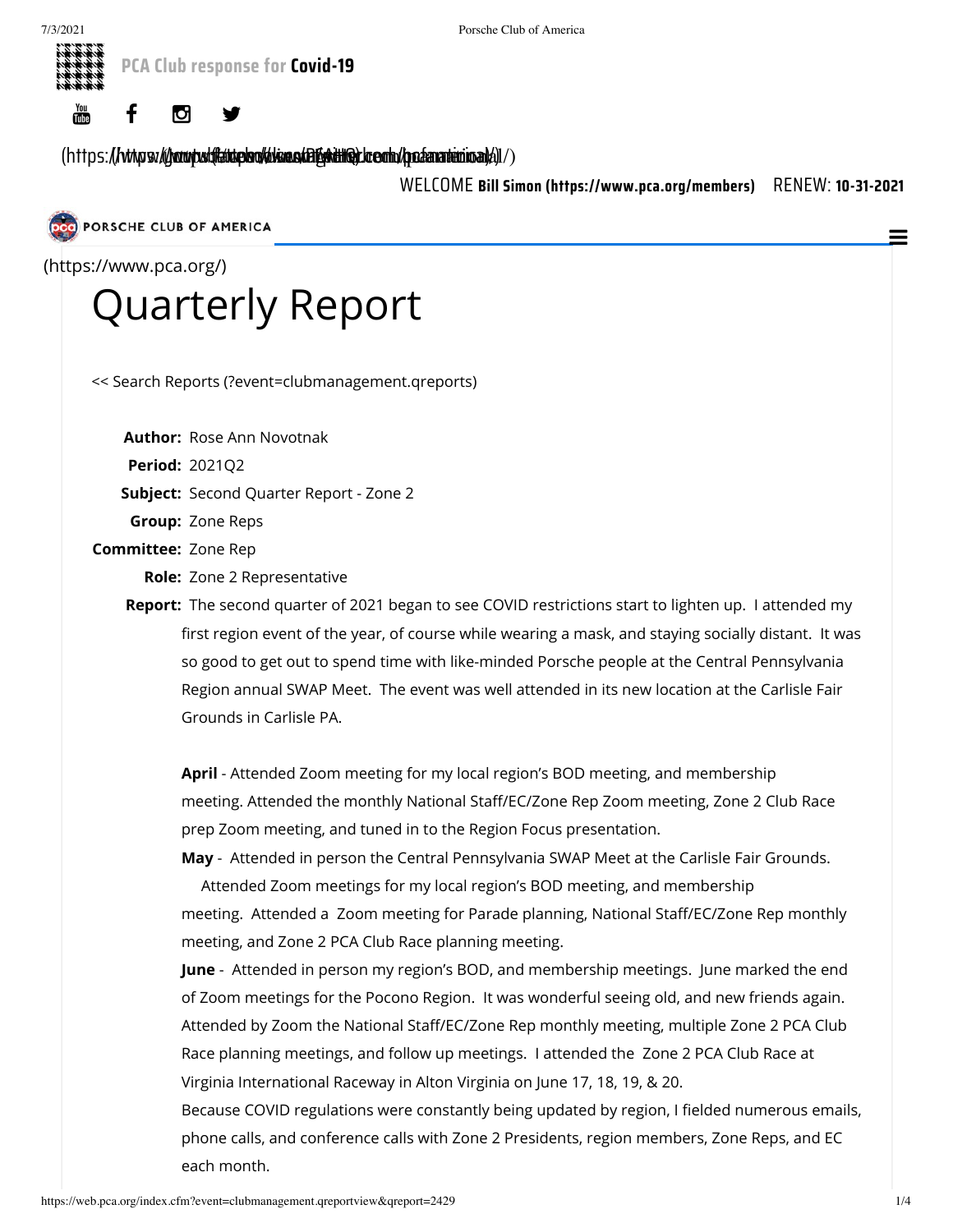**Region Anniversaries** this quarter - First Settlers Region - 62 years, and Keystone Region - 24 years. Congratulatory messages were sent out via email, and Facebook.

**Subsidies Approved** this quarter - Riesentoter Region - New Member Social Riesentoter Region - Hospitality Park Pocono Region - Charity/Public Service Shenandoah Region - New Member Social

The second quarter of 2021ended with the Zone 2 PCA Club Race at Virginia International Raceway in Alton Virginia. It was a very successful event with great weather, and minimal incidents. I would like to extend my personal thank you to our Zone 2 PCA Club Race Team: **Z2 Registrar** - Scott Hoffman for the amazing job he did on a COVID protocol for minimizing risks, and improving the flow of registration.

**Z2 Club Race Chair** - Phil Grandfield for his wealth of Club Race knowledge, and for keeping the Chairs, and volunteers on track.

**Z2 Club Race Co-Chair** - Erik Apotheker for stepping up to be our Club Race Co-Chair, and also being our **Sponsor Chair.** Much appreciated:

**Medical Liaison** - Josie Grandfield for establishing and maintaining a rapport with the track emergency medical team per our signed PCA/VIR contract, and enforcing the terms of the contract.

**Social Chai**r - Josie Grandfield for planning, and organizing the social at the trophy presentation on Saturday night. Well done!

**Club Race Volunteers** - We literally couldn't have done it without you! I enjoyed meeting everyone, and look forward to seeing you all again! Thank you for stepping up to volunteer, and in some cases doing double duty. Job well done!

**Charity Laps** - Charity laps were conducted all three days, and organized by myself, and husband John. God's Storehouse, a food pantry in Danville Virginia, was our chosen charity. Director Karen Harris was present for Saturday's charity laps and interview. Karen rode in the Panamera pace car driven by Phil Grandfield. The pace car was sponsored by Checked Flag Porsche of Virginia Beach. Thank you to all the sponsors who helped made this weekend a huge success!

**Newspaper Story** - Thank you to the Chatham Star-Tribune for publishing coverage of our charity event. A very special thanks to Kacey Martin who personally covered our event!

I couldn't have asked for a better team!

In Service,